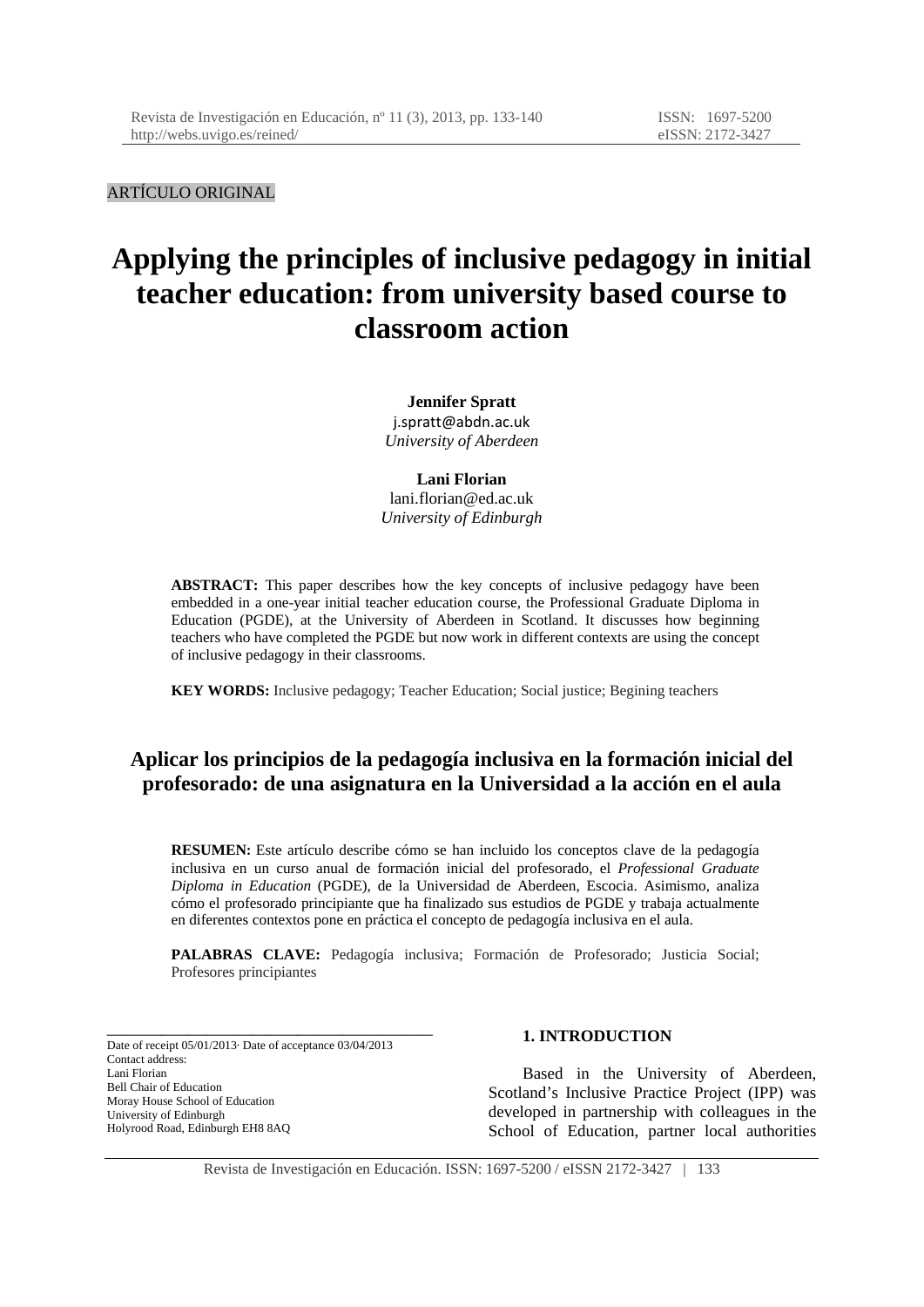and schools, the professional associations and trade unions, the Scottish Government Education Department, the General Teaching Council Scotland (GTCS) and the school's inspectorate (HMIE). Funded by the Scottish Government (2006-10), this initiative coincided with largescale curricular reform across Scotland associated with the introduction of the *Curriculum for Excellence*, (Scottish Executive, 2004) which emphasises more inclusive approaches to teaching and learning and a strong commitment to social justice.

The initiative has its roots in a growing recognition that teachers are not sufficiently well prepared for dealing with the range of differences in schools of today. In the Scottish context this is associated with a policy imperative that is trying to broaden definitions of inclusion and an acknowledgement that learning support should be available to a wider group of children than those who had previously been described as having special educational needs. The project was initiated in a national context of educational reform that was responding to concerns about the 'long tail of underachievement' in Scottish schools (OECD, 2007).

#### **2. RATIONALE FOR THE APPROACH**

Policy demands for inclusion have often been met with notional responses whereby all children attend school in the same building but continue to receive separate 'in house' provision for those identified as having 'special needs'. Such divisions are also often evident within mixed-ability classrooms, whereby teachers differentiate work, according to perceptions of ability (Hamilton and O'Hara, 2011). These approaches perpetuate labels of 'special needs' (Riddell, 2007) and have been shown to place a ceiling on the learning opportunities of those thought to be less able (Hart, Dixon, Drummond & McIntyre, 2004). An alternative view maintains that social and educational inclusion can only be achieved when these practices are disrupted and replaced with other more participatory approaches to teaching and learning (Ainscow, Booth and Dyson 2006).

Often driven by a socio-cultural perspective on learning, many commentators have suggested that inclusion involves children learning together, in a context where each individual is valued and is actively engaged in what is learnt and what is taught. Thus inclusion is not viewed as passive, being 'done to' certain groups of children, but as a dynamic process which involves all children in the life and learning of the school. The role of teachers is critical in bringing about such changes in approach (Forlin, 2001), and Rouse (2009) suggests that this<br>denends on teachers 'knowing' (about depends on teachers 'knowing' (about theoretical, policy and legislative issues), 'doing' (turning knowledge into action) and 'believing' (in their capacity to support all children).

The Inclusive Practice Project was influenced by research on the role of specialist knowledge (Florian and Kershner, 2009), and achievement and inclusion in schools that has challenged the widespread perception that the inclusion of pupils with difficulties in learning will hold back the progress of others. Indeed, it is increasingly accepted that, when implemented properly, inclusive education results in benefits for all learners (Black-Hawkins, Florian & Rouse, 2007). Building on this research, and a series of studies of teacher craft knowledge (Florian & Black-Hawkins, 2011; Black-Hawkins & Florian, 2012) we have been working to understand how the concept of inclusive pedagogy might be embedded into courses of initial teacher education (ITE). This is important because the study of craft knowledge combines a theoretical exploration of observed classroom practice with focused discussions with teachers to explore how their successful practices can inform professional development for other teachers and student teachers. Teachers' craft knowledge is then used to inform and extend our developing theoretical understanding of inclusive pedagogy. In this way, the work relies upon a 'a dialogic cycle of knowledge-creation' by which researchers, teachers and students inform and challenge the thinking and practices of each other by drawing on and sharing their different types of knowledge.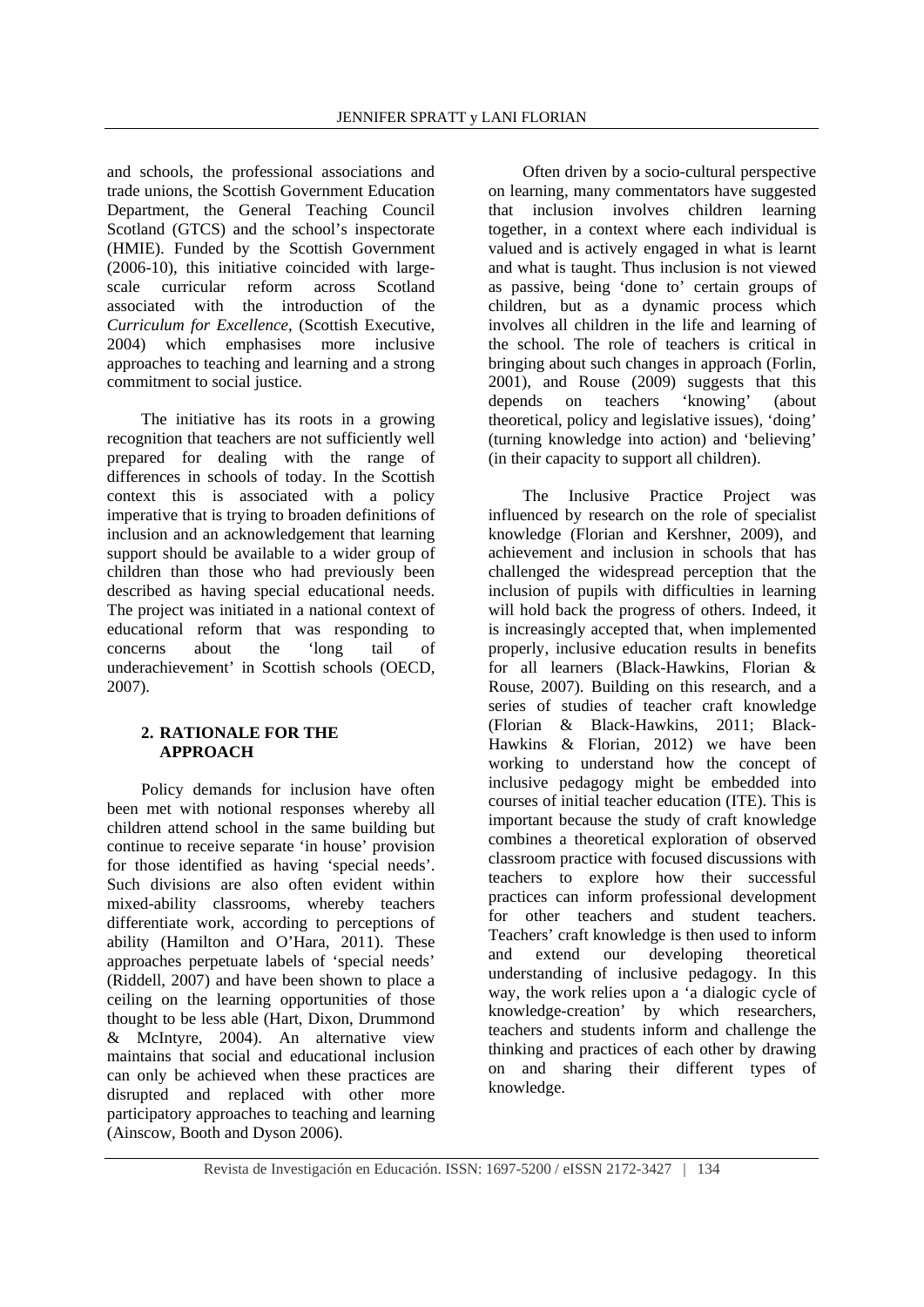# **3. INCLUSIVE PEDAGOGY**

It has been known for three decades that provision of education predicated on predictions of 'potential' on the basis of current achievement, reproduces social inequalities (e.g. Ball, 1981), by reifying hierarchies (Hart, Dixon, Drummond & McIntyre, 2004) and by undermining the sense of sense of self-worth in some pupils (Hargreaves 1982, Boaler, William y Brown, 2000). Inclusive pedagogy rejects ability labeling, and offers an alternative framework for organizing learning. Informed by the work of Susan Hart and her colleagues (Hart, op cit), inclusive pedagogy urges teachers to create environments which do not limit the expectations of both teacher and pupils. Specifically inclusive pedagogy is opposed to practices which address education for all by offering provision for most with additional or different experiences for some. Instead it demands that teachers extend what is ordinarily available so that it is accessible to all (Florian, 2010).

The notion of inclusive pedagogy is not a call for a return to a model of whole class teaching where equality is notionally addressed by providing identical experiences for all. Instead it advocates an approach whereby the teacher provides a range of options which are available to everybody. Human diversity is seen within the model of inclusive pedagogy as a strength, rather than a problem, as children work together, sharing ideas and learning from their interactions with each other. The inclusive pedagogical approach fosters an open-ended view of each child's potential to learn.

## **3.1. Embedding the concept of inclusive pedagogy in teacher education**

A central task for the IPP was to work with teacher education colleagues who deliver the Professional Graduate Diploma in Education (PGDE), to explore the different ways in which teachers and schools can become more inclusive of children who might have found learning and participation difficult in the past. This collaborative work aimed to develop a shared understanding of inclusive pedagogy, which was built into the programme (Florian, 2012, Florian, Young and Rouse, 2010).

The PGDE is a one year full-time, or two year part-time post-graduate course for both primary and secondary teachers. Successful completion of the course qualifies students to teach in schools, although full registration is only achieved after a probationary year in post. Full time students spend eighteen weeks in the university, and the remaining 24 weeks are spent on placement in two different schools.

The taught component of the course consists of a common core – the Professional Studies unit, which students combine with a menu of curricular studies, specific to their speciality. The Professional Studies unit consists of workshops, lectures and online learning, all of which are part of the weekly pattern when students are on campus. It is in the common core of the Professional Studies unit that the concepts of Inclusion and Social Justice are explored theoretically, and discussed in the practical context of the students' school experience. Inherent within the three themes that underpin the programme are challenges to many of the existing beliefs and practices that students may encounter when working in schools. Each theme is outlined below.

The theme 'Understanding Learning' is based on the principle that difference must be accounted for as an essential aspect of human development in any conceptualisation of learning. Such a view challenges deterministic views of children's' abilities and educational practices that are based on assumptions of a normal distribution of intelligence.

The theme of 'Social Justice' places expectations on teachers that they are responsible for the learning of all children; a stance which requires them to conceptualise difficulties in student learning as dilemmas for the teacher, rather than as shortcomings in the pupils. This approach requires that teachers reject notions of inclusive practice that are based on provision for 'most' alongside something different for 'some', but instead it requires them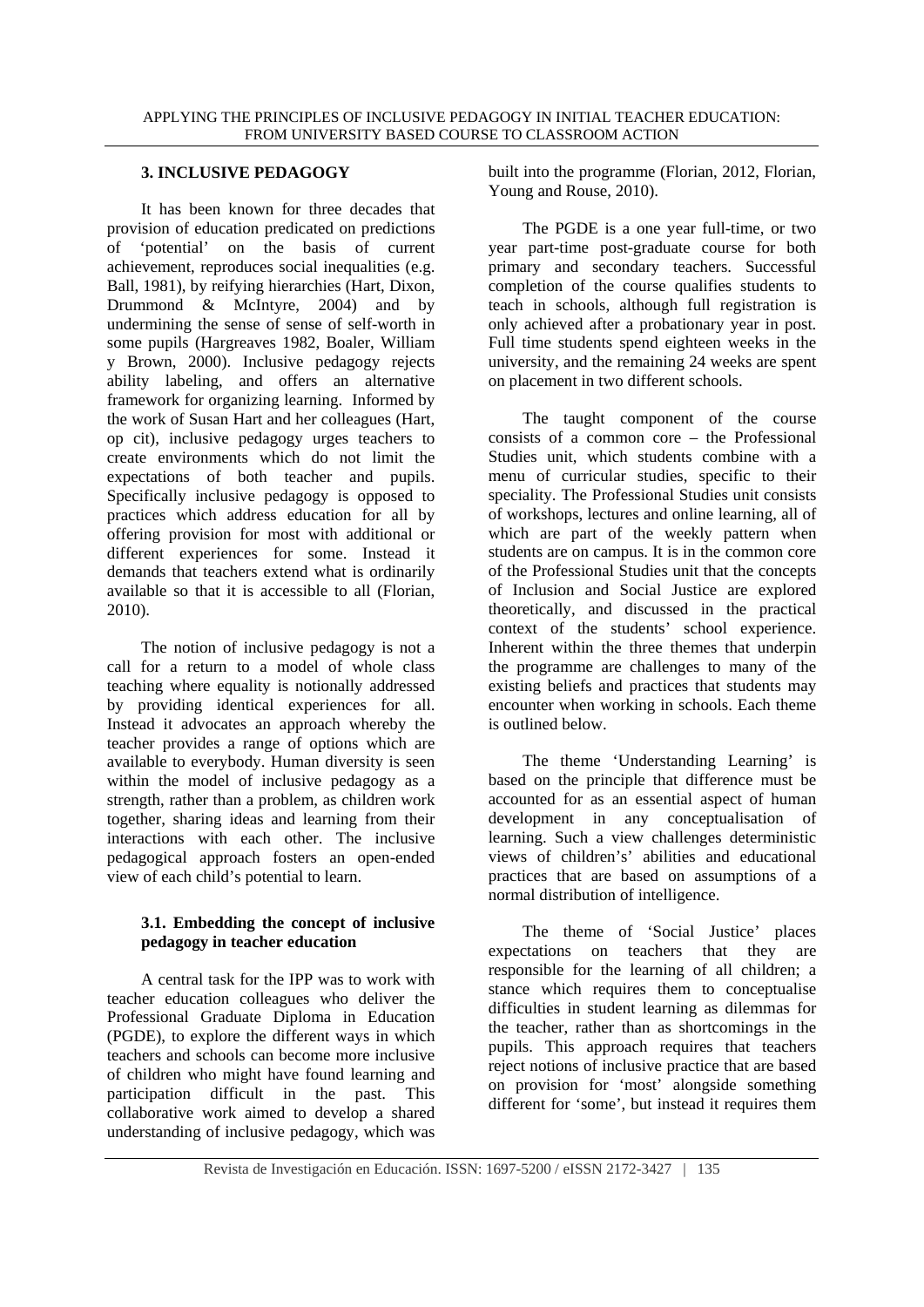to extend what is ordinarily available for all learners (creating a rich learning community).

The third theme, 'Becoming an Active Professional' requires that teachers must constantly seek new ways to support the learning of all children. A key tenet of this principle is finding ways of working with and through others to enhance the participation and improve the learning experience of everyone in the community of the classroom. This presents a challenge to traditional divisions between 'mainstream' teachers who are responsible for the learning of most students and 'specialists' who work with some children who have been identified as having 'special needs'. Instead it suggests that adults work together to find better ways of supporting all children.

Delivery of courses to PGDE students based on the principles of inclusive pedagogy, as embedded in the three course themes 'Understanding Learning', 'Social Justice' and Becoming an Active Professional' was the strategy adopted to ensure that student teachers were educated to become 'inclusive practitioners'. Inclusive practitioners are new teachers fully versed in, and committed to, notions of inclusive pedagogy, and its enactment in practice.

The IPP conducted a follow-up study of programme graduates. This study was designed to build on the theoretical foundations of the course, to explore how these foundations were enacted in practice, and to identify where new teachers find the facilitators and the barriers to adopting inclusive pedagogy.

### **3.2. Follow up study**

Seven teachers, employed in three Scottish local authorities were involved in this study, which took place during their probationary year. All participants were female, four worked in the primary sector and three were secondary teachers. This small sample was not intended to be representative of the entire cohort of PGDE graduates, as the study was not seeking to make evaluative claims about the PGDE course. However, the sample did allow an in-depth

examination of how the concept of inclusive pedagogy was enacted by these new teachers. Once the probationary teachers had accepted the invitation to participate, the consent of head teachers was sought. In this way potential ethical problems were avoided as the new teachers made a free choice without any influence from their managers. Three research visits were made to each participant during their probationary year. Each visit comprised of an observation of a teaching session coupled with a subsequent semi-structured interview of about 45 minutes.

We were aware that making judgments about inclusive pedagogy on the basis of observation can be problematic. An observer may misinterpret a teacher's actions towards individuals or groups of children due to lack of knowledge about the context, such as their planning, their reasoning or the history behind a particular interaction. Equally it is not easy for an observer to know when and how teachers are extending what is ordinarily available in classrooms without detailed knowledge of the diversity of children within the classroom (Florian & Black-Hawkins, 2011). Hence observation and interview were paired, to allow discussion of the pedagogical principles underpinning classroom activities. Data from the two sources were triangulated to enhance the depth of understanding of pedagogy in each context.

With the agreement of participants, interviews were recorded and fully transcribed. Observation notes and interview transcripts were analysed using the inclusive pedagogy framework that we developed as a tool to provide systematic evidence of inclusive pedagogy in action (Rouse & Florian, 2012; Florian & Spratt, 2013). Drawing from research observations and interview data, our own analysis and research conversations with colleagues we were able to build up a robust, yet responsive, model demonstrating the implications of inclusive pedagogy for classroom practice.

In analyzing the complex sets of knowledge, beliefs and practice in beginning teachers we were acknowledged that these are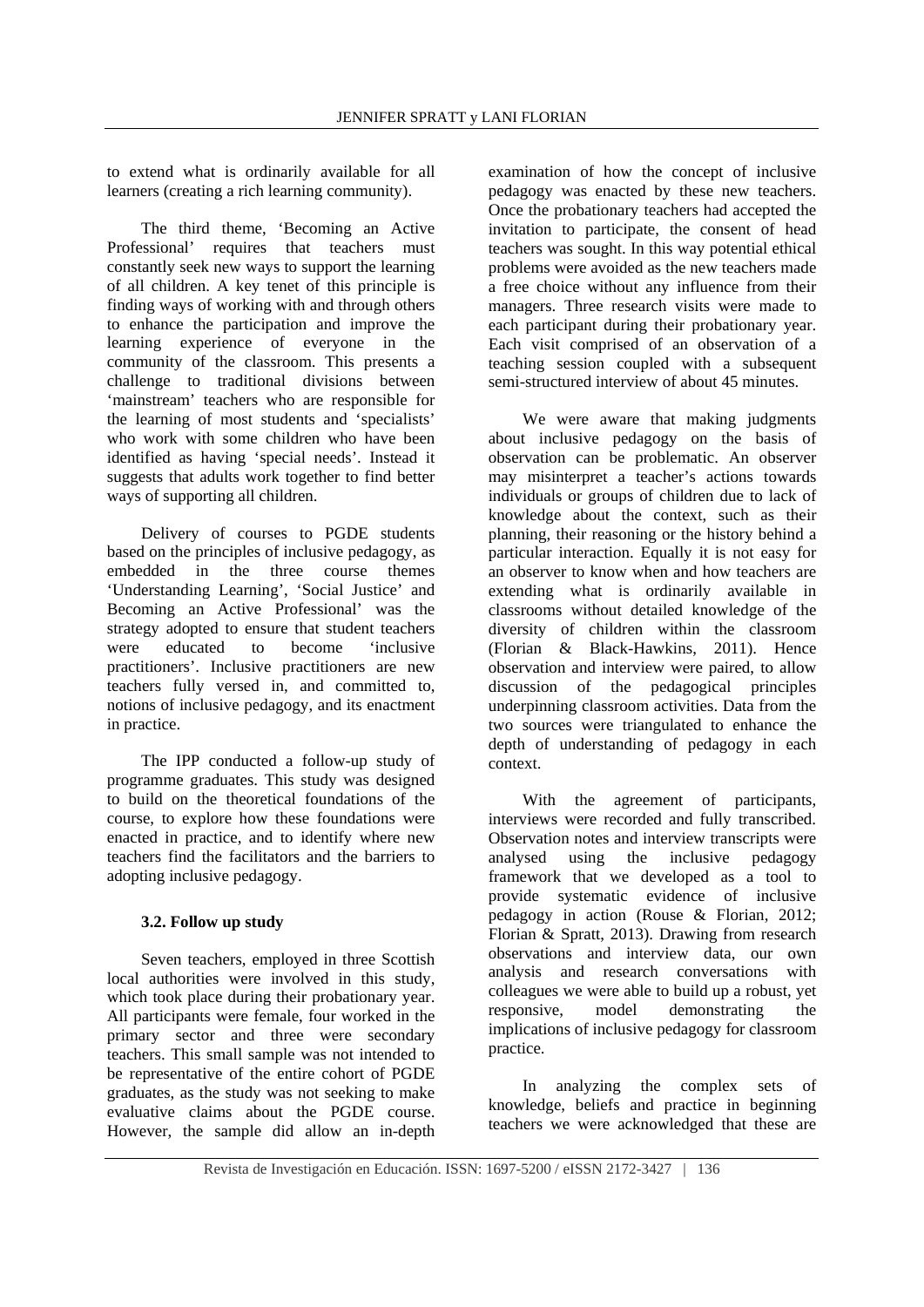#### APPLYING THE PRINCIPLES OF INCLUSIVE PEDAGOGY IN INITIAL TEACHER EDUCATION: FROM UNIVERSITY BASED COURSE TO CLASSROOM ACTION

not discrete and separate functions of an inclusive teacher, Clearly, a teacher's understanding of social justice would be intertwined with her beliefs about learning as she made choices about how to respond to learner differences in the classroom. This fluidity is evident in the examples presented below.

### **4. USING THE FRAMEWORK FOR ANALYSIS**

The analytical framework was based on the three key principles that underpin inclusive pedagogy:

- 1. Difference must be accounted for as an essential aspect of human development in any conceptualisation of learning;
- 2. Teachers must believe (can be convinced) they are qualified/capable of teaching all children;

3. The profession must continually develop creative new ways of working with others.

As noted above, these three principles are aligned with the three PGDE course themes: Understanding learning; Understanding social justice and; Becoming an active professional.

Below, a small sample of data has been selected, with the purpose of demonstrating how the analytical framework was used to interpret the data. Short vignettes from three participants, (pseudonyms: Mary, Dianne and Chloe) have been chosen as illustrative. Description from observation and / or a section of transcript are presented in relation to a particular aspect of each the teacher's work. This is followed by a demonstration of how the framework was used to identify how the principles of inclusive pedagogy were being used in that setting.

Mary taught a Primary 5 class in an inner city primary school in an area of deprivation. Observation of an English language lesson revealed use of an approach which encouraged learning in a collaborative manner. Children were organized in 4 mixed groups, and on each of four tables a different shared activity was offered, all of which were designed to encourage the children to think about the use of the articles 'a' and 'an'. On one table was placed a large sheet of paper on which the group were asked to fill in two columns, one of 'a words' and one of 'an words'. A second table bore a similar sheet of paper on which a long list of nouns were written and the children asked to decide which article was appropriate. A third table offered a set of word cards which the children sorted into 'a' and 'an' piles, and on the final table was sited a board game along the same theme. Each activity was undertaken as a group. After a few minutes on their first activity the groups moved to a new table. This continued until all groups had worked at all tables. Thus everyone in the class had participated in each activity. Finally, in a class plenary the two large sheets of paper were brought to the front of the class and discussed as a whole class exercise, then later displayed on the wall.

Using the themes of the analytical framework, this approach can be seen as aligning with the philosophy of inclusive pedagogy, resonating in particular with the principle 'difference must be accounted for as an essential aspect of human development in any conceptualization of learning'. Mary had created a learning environment available for everybody, in which children were learning together, through co-construction. Ability labeling was avoided as the children worked in mixed groups, and it was unclear how each child had contributed to the final product, thus no public attribution could be made to quality of individual contributions. There was scope for children to choose to contribute at different levels, as evidenced by one girl reaching for a dictionary to look up the word 'encyclopedia', whilst others drew different words from their vocabulary. By avoiding the use of personal exercise books, and instead displaying the class work on the wall, this approach also ensured that all children,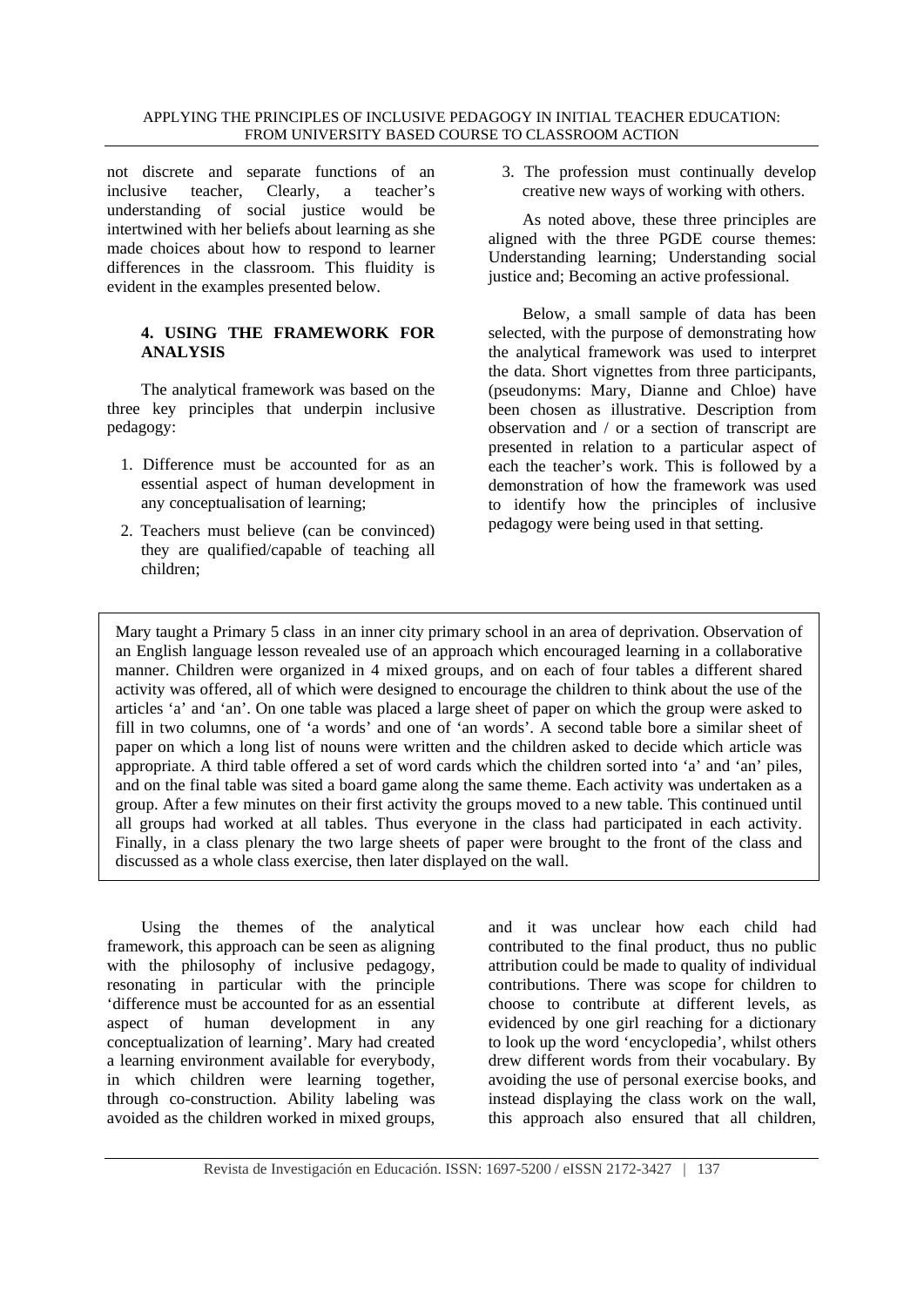regardless of their own current level of achievement had access to a record of the

collective achievement of the group, and could learn from the contributions of their peers.

Dianne is a secondary teacher in a small city. She was particularly keen to break down the barriers between her mainstream classroom and the 'Special Needs Base'. When asked whether she would be happy to include a pupil with  $\overrightarrow{ADHD}$  in her Secondary 1 class<sup>i</sup> she responded with enthusiasm (unlike some of her colleagues who refused). In the excerpt below she expressed her views

*Diane: So for me it was really lovely that I was approached two weeks ago by the Special Needs department to say Sean (pseudonym) is getting on really well, he's keen to try (integration into mainstream), and so I went down, I took him the books and everything that we've done and had a little interview with him which kind of made him feel a bit important. And that was really nice, to meet him in his environment with the people he knows and the things that he knows, and then he was really pleased to impress me, which he did, and we set up some little tasks for him to do and then we decided on a date when he could come in and who would be coming in with him. So he came to see the classroom before hand, and I did tag who he knew in the class and actually he knew quite a lot of people so that was quite lucky. But what I didn't want him to do was to arrive not having met me, not sure of where the classroom was, not knowing the children or whatever. So we did all this and he came on the first day and it went really well.* 

*Interviewer: You said earlier … that he's allowed the freedom to choose if he wants to leave the lesson if he can't cope.* 

*Diane: Yes, that's part of the strategies that we've put…we have to give him a way out because that would be like keeping him in a cage and that could not be…but at the same time we are still trying to make sure that he understands that being mainstream means that there are more restrictions and that we have to look out for the good of the larger number and he has to kind of slot into that, so we're trying to make it as gentle a transition as possible but we also have to acknowledge that he has these needs and so if he needs to go then that's fine.*

Dianne's attitude reflected a key principle of social justice, that she believed she was capable of teaching all children. She responded to Sean's individuality by preparing carefully for his introduction to her class, and made efforts to develop a relationship with him prior to the transfer. Thus, rather than identifying him as being in deficit, she interpreted the situation as a professional challenge to herself to respond thoughtfully to the difficulties Sean may

encounter when moving to her class. Throughout the excerpt she also referred to 'we' when talking about her planning. This is a reference to joint planning with staff from the Special Needs department. Thus, in keeping with the theme of creating new ways of working Dianne worked with and through other adults to find ways of that respecting Sean's dignity as a full member of the community of the classroom'.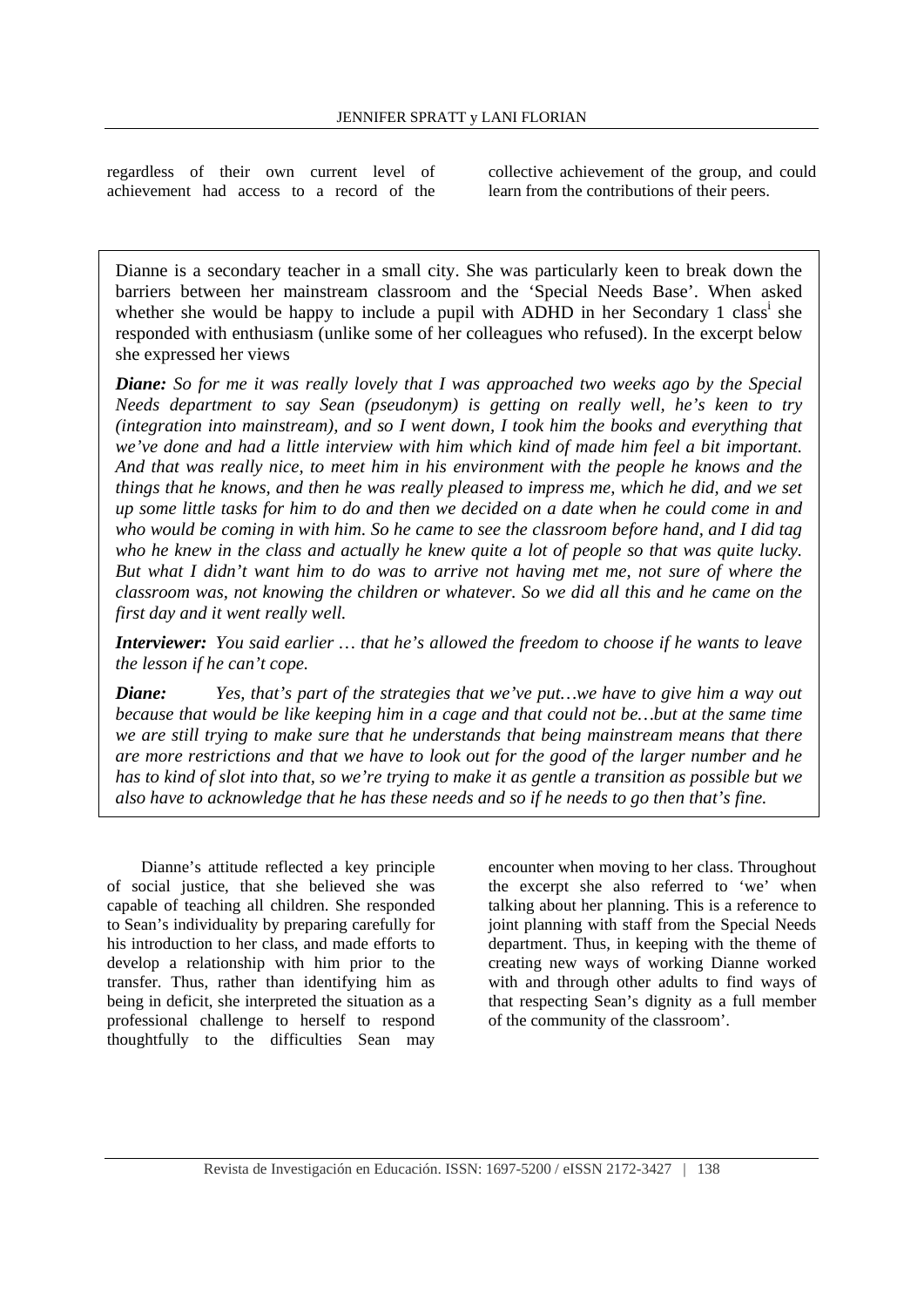#### APPLYING THE PRINCIPLES OF INCLUSIVE PEDAGOGY IN INITIAL TEACHER EDUCATION: FROM UNIVERSITY BASED COURSE TO CLASSROOM ACTION

Chloe teaches the composite Primary 6 and Primary  $7<sup>ii</sup>$  class in a small rural primary school. In accordance with hear learning during the PGDE year, Chloe was deeply opposed to grouping children by perceived ability, and this was evident through observation of her classes. In an English Language class she began by returning the previous day's written work to children which had been peer assessed. She then asked the children to examine their own work, and to decide where they, individually, thought they needed to improve. They were offered a range of options relating to different aspects of grammar, and asked to look at the tasks and choose what they felt was most appropriate. Thus within the class, the different levels of current achievement was addressed by offering choice to the pupils, rather than the teacher making predictions about what each child may or may not be able to achieve.

When asked about her approach Chloe admitted that it went against usual practice in the school, which meant that in bringing an end to ability grouping she was challenging the assumptions of her head teacher, and the some of the prejudices held by the children after many years in ability grouped classrooms. She described the children's response to mixed grouping:

*The first couple of times they were so quiet and…. they didn't like they didn't want to sit, they didn't feel comfortable sitting with people that they weren't used to working with. There was a kind of divide in the class.* 

Chloe took advantage of the physical separation of her classroom from the main school to continue with the approach to which she was committed, and over time managed to convince her head teacher that this was a successful approach by demonstrating improved written achievements by the children.

This example from Chloe's data demonstrates how she has accounted for diversity amongst her pupils but did not mark any pupils as different. Her practice offers a form of differentiation based on choices made by the pupils about what will help their work improve She provided an environment in which all options were available to every body, rather than having different types of task for some pupils, thereby avoiding deterministic practices She has demonstrated her active professionalism by negotiating within the school environment to be able to continue with her preferred interpretation of inclusive pedagogy, by providing evidence of successful learning, and thus has created within her classroom a space for inclusion.

# **5. CONCLUSION**

The seven beginning teachers in this study were each working in very different settings, and grappling with a wide range of issues in the name of inclusion. It was evident that they were engaged in the 'practical theorising dialectic' identified by McIntyre (2009) whereby they drew on and assessed ideas from various sources, including their PGDE course, their professional colleagues and their own experience, to make choices about how to respond learning needs of their own particular classroom community. Hence it was very clear that rather than expecting student teachers to learn responses to all eventualities, they must be equipped instead with a set of principles from which they can draw to interpret the situations in which they find themselves and to respond in ways which align with the inclusive pedagogy.

Through the development and application of an analytical framework for inclusive pedagogy we are seeking to create a robust tool with which to examine how teachers draw from those principles in different contexts. There is currently very little guidance in the literature about how to